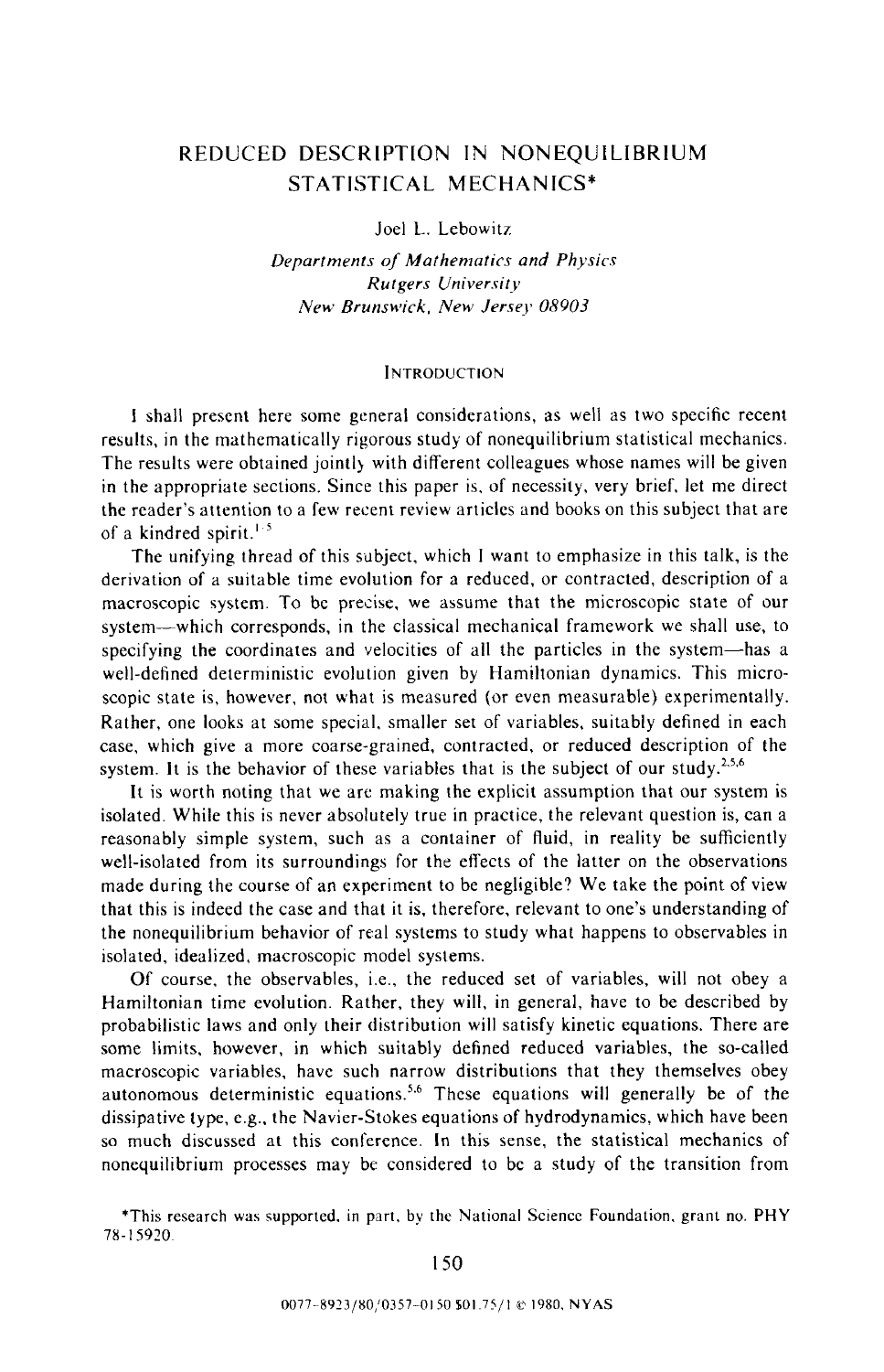Hamiltonian to dissipative dynamics. Unfortunately, we are still very far from even a good understanding of the appropriate physical and mathematical ingredients of such a transition, not to speak of rigorous proofs. We must, therefore, be satisfied with these modest results-results that, I believe, are steps in the right direction.

#### **FORMULATION** OF **THE PROBLEM**

Let *z* represent the microscopic state of a system that evolves according to Hamiltonian dynamics,  $z \in \Gamma$ , the phase space (or energy surface). Let  $T'$ ,  $t \in \mathbb{R}$ , describe the flow on  $\Gamma$ ,  $z \to T'z = z_t(z),$  (1)

$$
z \to T'z = z_i(z), \tag{1}
$$

i.e., a microscopic state *z* at time  $t_0$  evolves into  $T<sup>t</sup>z$  at time  $t_0 + t$ . We now wish to split *z* into an observable part x and a background part y,  $z = (x, y)$  and study the time evolution of the observables, x.

This splitting is to be taken in a very general sense. Thus,  $x$  could represent the coordinates, or the coordinates and velocity, of a test particle in a fluid, which could be either a particle dynamically similar to the other particles of the fluid-which has been given a special marker<sup>7</sup> ("painted red")—or a more massive Brownian particle in the fluid.<sup>10</sup> We could also have x represent the coordinates and velocities of all the particles in a given spatial region, or even have  $x$  represent the hydrodynamical variables; i.e., we could divide up space into cells and let  $x$  represent the particle number, momentum, and energy of each cell.<sup>5</sup>

Generally, the time evolution of x will not be autonomous but will depend also on the initial state of the (hidden)  $\nu$  variables,

$$
z_{t}(z) = (x_{t}(x, y), y_{t}(x, y)). \tag{2}
$$

We, therefore, have to specify what we mean by "deriving an equation" for the time dependence of the observables (see the appendix).

The appropriate answer to this question is to consider  $x_i$  as a stochastic process on the phase space  $\Gamma$  and ask for transition probabilities. Thus, if X is the space of the observables, and  $A_i$ ,  $i = 1, \ldots n$ , are some subsets of X,  $A_i \subset X$ , then we ask for

$$
P_n[(A_n, t_n), \ldots (A_1, t_1)/(x_0, t_0)], \qquad t_n \geq t_{n-1} \geq \ldots t_1 \geq t_0,
$$
 (3)

the probability of finding  $x_{t_i} \in A_i$ ,  $i = 1, \ldots n$ , given that  $x_{t_0} = x_0$ . Even such transition probabilities can only be specified meaningfully if we are given, a priori, some conditional distribution of the background  $y \in Y$  at time  $t_0$ , given that  $x_{t_0} = x_0$ . Let  $\hat{\mu}(\mathrm{d}y/x_0)$  be such a conditional distribution; then, for  $t_1 = t_0 + t$ , the one-time transition probability is given by

$$
P_1[(A_1, t_1)/(x_0, t_0)] = \int_{A_1} dx \int_Y dy \, \delta[x - x_t(x_0, y)] \hat{\mu}(dy/x_0)
$$
  

$$
\equiv \int_{A_1} P_1(dx, t/x_0), \qquad (4)
$$

and there are similar expressions for  $P_n$ ,  $n > 1$ .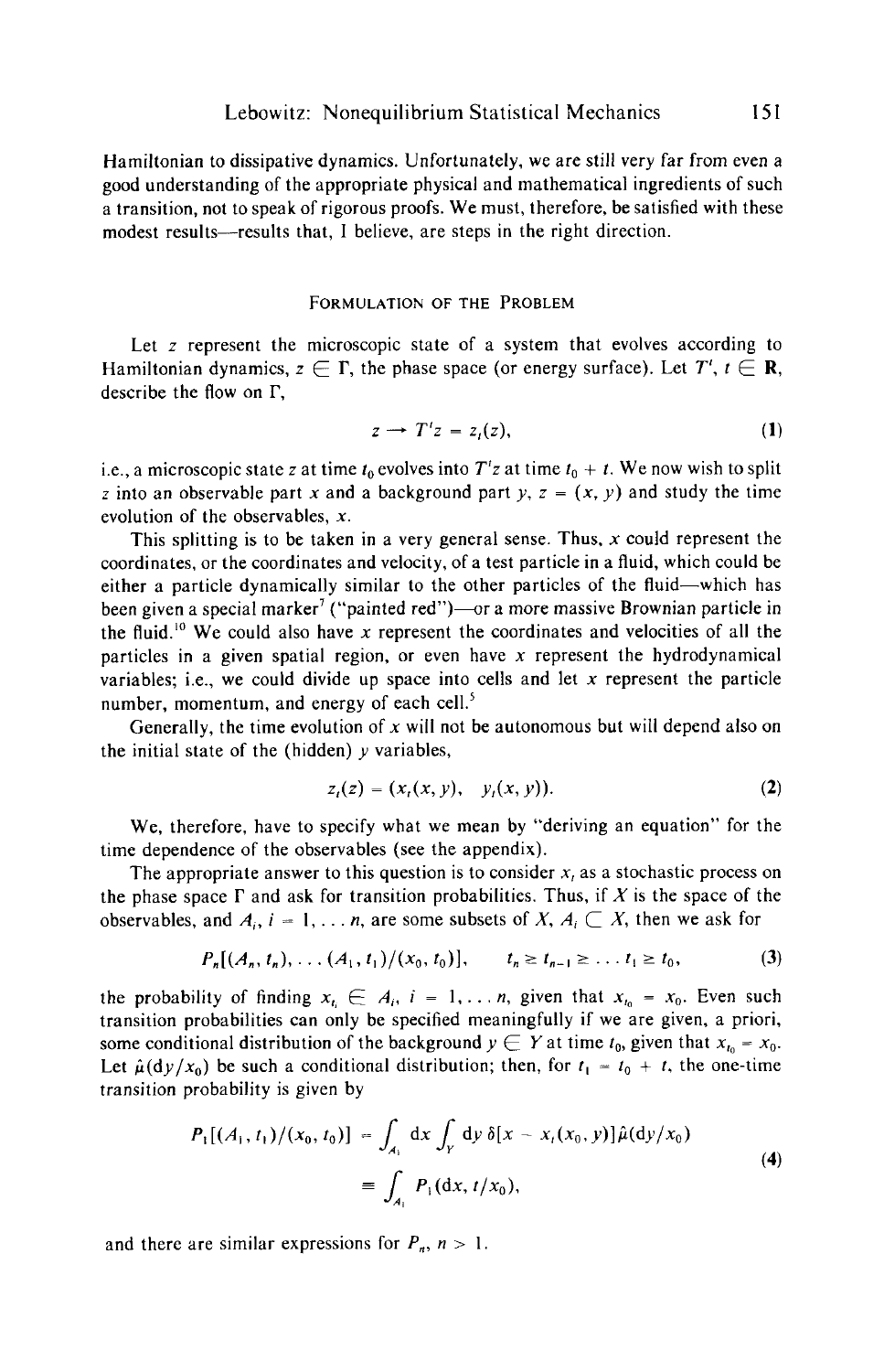The conceptual question then reduces to the appropriate choice of  $\hat{\mu}(\text{d}y/x_0)$ . In some cases, such as that of a Brownian particle in a fluid, it is natural to take for  $\hat{\mu}$  its "equilibrium value," i.e.,

$$
\hat{\mu}(\mathrm{d}y/x) = \mu_{\text{eq}}(\mathrm{d}x\mathrm{d}y) \bigg/ \int_{Y} \mu_{\text{eq}}(\mathrm{d}x\mathrm{d}y') \equiv \frac{\mu_{\text{eq}}(\mathrm{d}x\mathrm{d}y)}{\nu(\mathrm{d}x)}\,,\tag{5}
$$

with  $\mu_{\text{eq}}$  a suitable equilibrium distribution of the full system. For a finite system, this could **be** the microcanonical distribution, while, in thc case where z represents an infinite system (thermodynamic limit),  $\mu_{ea}$  would be the appropriate Gibbs measure. If the measure  $\mu_{eq}$  is invariant under the time evolution  $T'$ , then the stochastic process described by  $P_n$  in (3) would be homogeneous in time with the invariant distribution  $\nu(\mathbf{d}x)$ , satisfying the equation,

$$
\nu(\mathbf{d}x) = \int P_1(\mathbf{d}x, t/x')\nu(\mathbf{d}x'), \qquad \forall t.
$$
 (6)

In the case of a Brownian particle in an infinite fluid, the measure  $\nu(dx)$  is not normalized if **x** stands for both position and velocity, since, in equilibrium. the particle is spread out uniformly over **space.** but this presents no problem. (The velocity part would, however, still have a normalized distribution, *i.e.*, the Maxwellian distribution at a given temperature.) **A** generalization of *(5)* to nonequilibrium situations will be considered later.

Having formulated our problem, we are now left with precise but extremely difficult mathematical questions about the properties of the " $x$ -process" for different systems. We can obtain some information about this process from knowledge of the ergodic properties of the classical dynamical system  $(\Gamma, T', \mu)$ .<sup>4</sup> Thus, if  $f(x)$  and  $g(x)$ are square integrable with the stationary measure  $\nu(dx)$ ,  $f,g \in L(\nu)$ , then we define

$$
\langle f(x_t)g(x)\rangle = \langle f(t)g\rangle = \int f(x_1)P_1(\mathrm{d}x_1, t/x_0)g(x_0)\nu(\mathrm{d}x_0),\tag{7}
$$

$$
\langle f \rangle = \int f(x) \nu(\mathrm{d}x), \tag{8}
$$

$$
C(t; f, g) = \langle f(t)g \rangle - \langle f \rangle \langle g \rangle. \tag{9}
$$

Then, ergodicity, weak mixing. and mixing of the full system imply, respectively, the successively stronger properties,

$$
\frac{1}{\tau} \int_0^{\tau} dt \ C(t; f, g) \to 0, \qquad \text{as } \tau \to \infty,
$$
 (10)

$$
\frac{1}{\tau} \int_0^\tau dt \, |C(t; f, g)| \to 0, \qquad \text{as } \tau \to \infty,
$$
 (11)

$$
C(\tau; f, g) \to 0, \qquad \text{as } \tau \to \infty,
$$
 (12)

We are interested, however, in proving stronger results for the  $x$ -process. In particular, we would like to know under what conditions there is a strong approach to equilibrium, e.g.,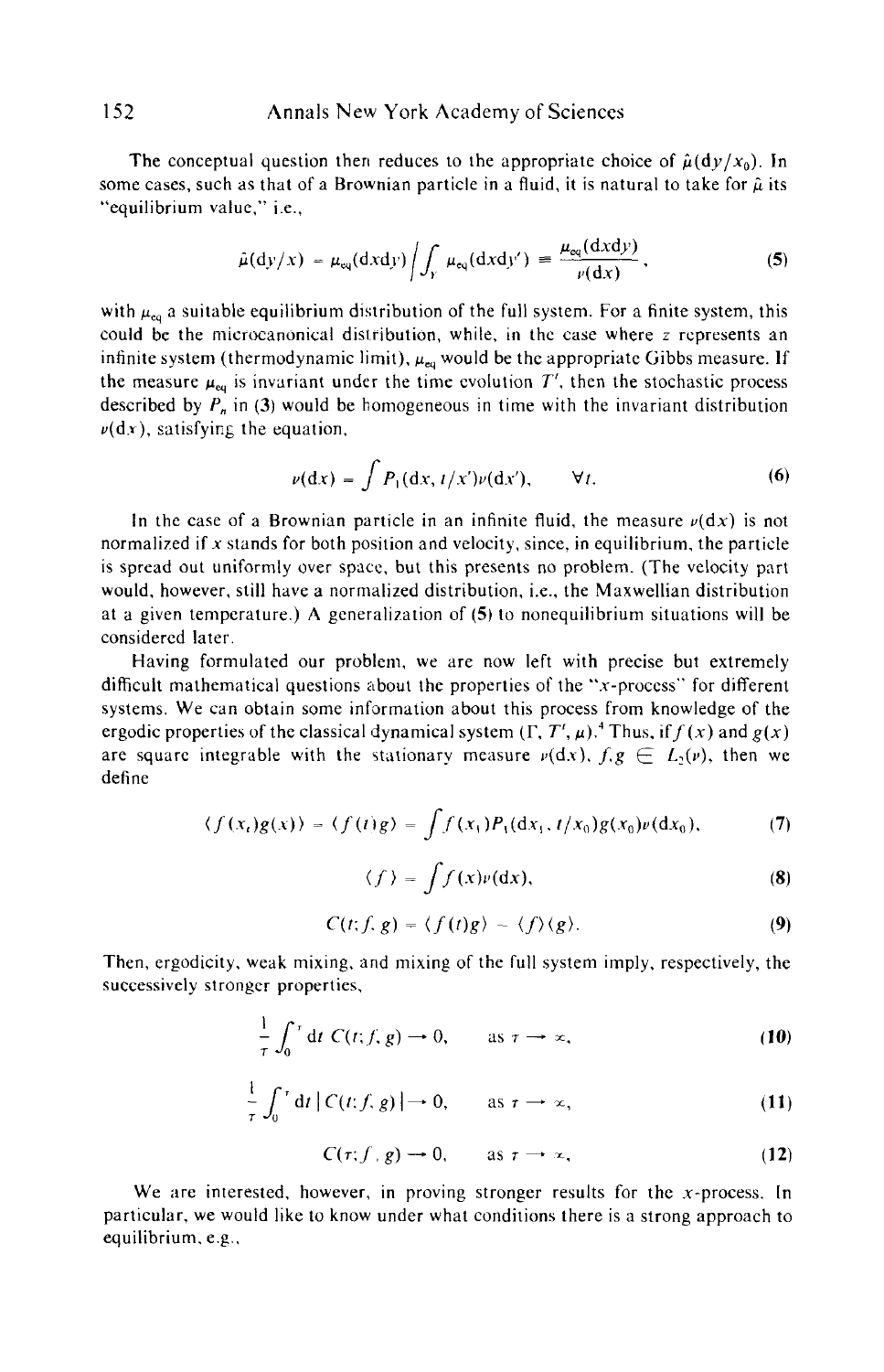Lebowitz: Nonequilibrium Statistical Mechanics 153

$$
P_1(\text{d}x, t/x_0) \to \nu(\text{d}x), \qquad \text{for "almost all" } x_0. \tag{13}
$$

**Also of** great interest is the question *of* whether or not the x-process is Markovian; i.e., for all  $n > 1$ ,

$$
P_n(\mathrm{d}x_n, t_n, \ldots / x_0) = P_1(\mathrm{d}x_n, t_n - t_{n-1}/x_{n-1}) P_{n-1}(\mathrm{d}x_{n-1}, t_{n-1}, \ldots / x_0). \tag{14}
$$

We expect that **(13)** and **(14)** would be valid only in some limits; in particular, the number of degrees of freedom in the background should become infinite, in order to provide a reservoir for the dispersion of information necessary. in going from the Hamiltonian dynamics of the microscopic states to the dispersive dynamics of the  $x$ -process. This will become clearer in the examples we discuss in the following sections.

## MECHANICAL MODEL OF HEAT BATH' (With **S.** Goldstein. E. Presutti. and **K.** Ravishankar)

Let  $\Lambda \subset \mathbb{R}^d$  be a bounded region in *d* dimensions with some smooth boundary  $\partial \Lambda$ in which there are a fixed number, *N,* of "blue" particles interacting with each other through a pair potential  $v(r)$ . These blue particles are confined to the box,  $\Lambda$ , by specular reflection at **dA.** Let this box be immersed in an infinite ideal gas heat bath made up of "white" particles that do not interact with each other, have no impedance to crossing the boundary  $\partial \Lambda$  and interact with the blue particles by hard sphere collisions; i.e., there is a hard core pair potential  $q(r)$  between white and blue particles,  $q(r) = \infty$ ,  $r < a$ , and  $q(r) = 0$ ,  $r > a$ . The blue and white particles have masses *M* and *m,* respectively. We now let *z* stand for the coordinates and momenta of both the white and blue particles—a composite infinite system—and take for  $\mu_{eq}$  the Gibbs measure with reciprocal temperature *p.* 

A natural choice for the observables,  $x$ , would be the positions and velocities of the blue particles—the ones whose evolution from some initial state at  $t = 0$  we are really interested in. Such a choice leads, however, to a non-Markovian x-process that is very difficult to investigate. One way around this difficulty is to let  $x$  stand for the coordinates and velocities of *all* the particles, blue and white, that are inside **A.** While this means that the number of particles represented by **x** changes with time, it is clear that  $x(t)$  is a stationary Markov process, since once a white particle leaves  $\Lambda$  it never returns there and, thus, there are no memory effects. With this choice of  $x$  it is then possible to prove (13), under some technical conditions on the interaction  $v(r)$ , for almost all  $x_0$  with respect to  $\nu(dx)$  (or w.r.t. Lebesgue measure, since  $\nu(dx)$  =  $p(x)dx$ ). The convergence in (13) is in the variation norm, which is the best that can be expected.

It now follows rather directly that the process involving *only* the blue particles also **has** strong ergodic properties. We thus have a dynamical model of the approach to equilibrium of a system (the blue particles) in contact with a heat bath. The model can be made more "realistic" by restricting the white particles in  $\Lambda$  to a region near the boundary,  $\partial \Lambda$ . The interaction between the blue system and the heat bath is then a surface effect.

The model can be generalized to the case where the blue particle system interacts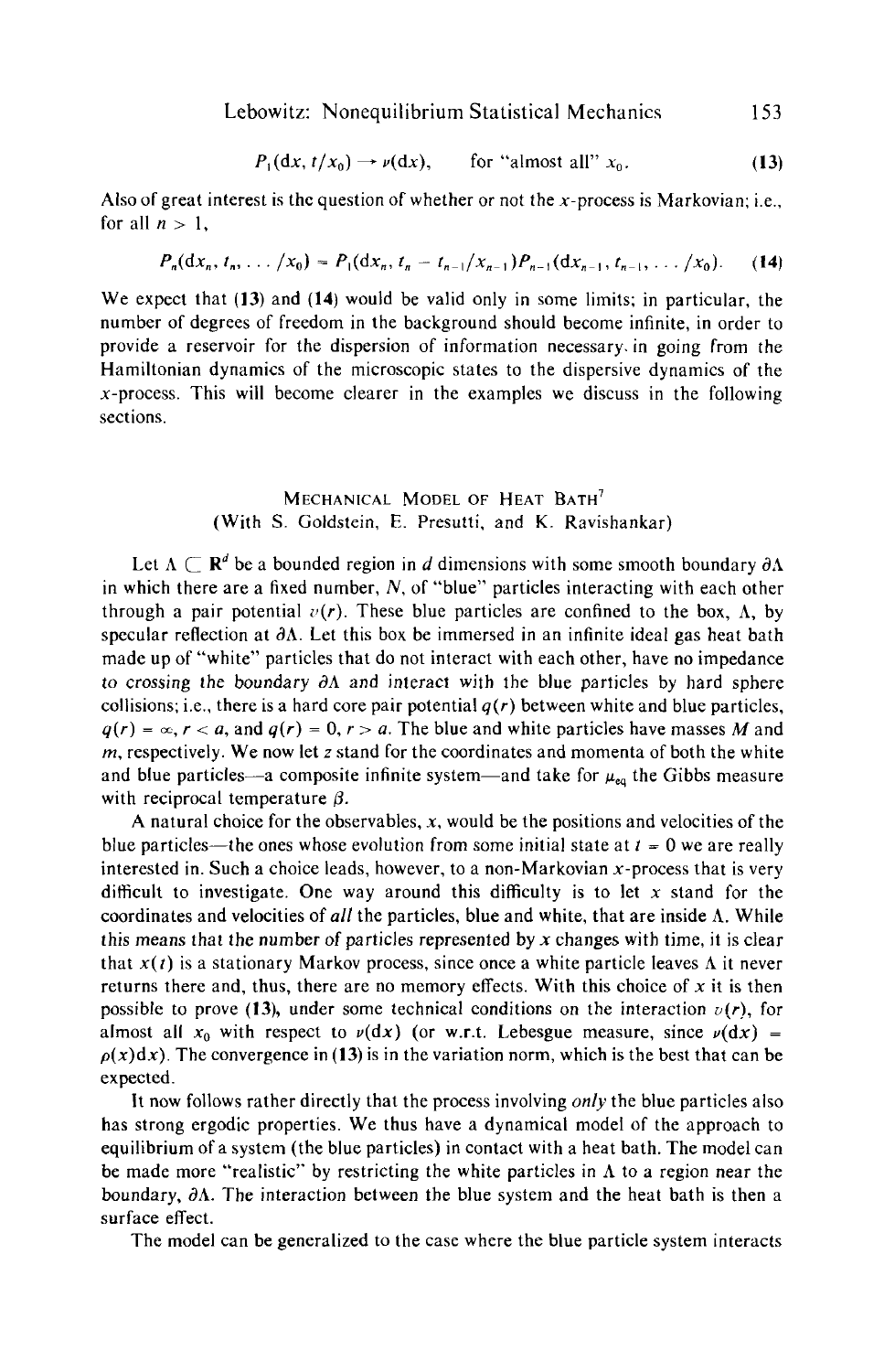with several ideal heat baths at different tempertures.<sup>8</sup> We imagine that part of the region near  $\partial \Lambda$  is accessible only to white particles at temperature  $T_1$  and another part only to white particles at temperature  $T_2$ ; e.g., two planes  $\sigma_1$  and  $\sigma_2$  perpendicular to the x-axis separate  $\Lambda$  into three regions: to the left of  $\sigma_1$  there is a semi-infinite bath of white particles described at  $I = 0$  by a Gibbs measure with temperature  $T<sub>1</sub>$ , while to the right of  $\sigma_2$  there is a semi-infinite bath with temperature  $T_2$ . The bath particles can cross  $\partial \Lambda$  but not planes  $\sigma_1$  and  $\sigma_2$ , while the blue particles can cross the planes but not  $\partial \Lambda$ .

If we again call x the positions and momenta of all particles in  $\Lambda$  and call  $y =$  $(y_1, y_2)$  the coordinates and momenta of the left and right reservoirs, then the x-process will be homogeneous and Markovian with  $\hat{\mu}(\mathrm{d}y/x) = \mu_1(\mathrm{d}y_1/x) \mu_2(\mathrm{d}y_2/x)$ .  $\mu_1$  and  $\mu_2$  are the semi-infinite Gibbs states at temperatures  $T_1$  and  $T_2$ . For  $T_1 = T_2$  we  $\mu_1$  and  $\mu_2$  are the semi-infinite Gibbs states at temperatures  $I_1$  and  $I_2$ , ror  $I_1 = I_2$  we are in the case of a single reservoir and  $\nu$  is an equilibrium state. For  $T_1 > T_2$ , we expect the system to approac heat flow through the system. We can show, in some cases, that this is indeed what happens, $^{1,8}$  but much remains to be done.

## **MECHANICAL MODEL OF THE OKNSTEIN-UHLENBECK PROCESS"**  (With **D.** Diirr and **S.** Goldstein)

The erratic motion of a macroscopically small but microscopically large particle (one visible in a microscope), in an equilibrium fluid, eg, pollen in a liquid or a smoke particle in air, is a well-known physical phenomena called Brownian motion. The physical explanation and mathematical description of these erratic motions were first given by Einstein: They are due to the fluctuating force exerted on the  $B$ -particle by the fluid atoms and the process is described by a diffusion equation for the displacement of the B-particle. The ultimate mathematical idealization of this phenomena is the Ornstein-Uhlenbeck (OU) process for the velocity of the B-particle  $V_{\scriptscriptstyle D}$ 

 $dV_t = -\gamma V_t dt + dW_t$ ,  $\gamma > 0$ ,  $W =$  Wiener process.

This reduces—in appropriate regimes—to the Wiener process describing only the spatial diffusion of the B-particle.

**A** little thought shows that the Ornstein-Uhlenbeck process for the B-particle alone can be rigorously derived from the Hamiltonian description of the isolated system consisting of the B-particle plus fluid only in a "suitable" limit-one in which the ratio of the mass of the  $B$ -particle to the mass of a fluid particle becomes infinitely large. Such a derivation was indeed given by Holley for a one-dimensional system:<sup>11</sup> the "fluid" consists of point particles of mass *m,* the B-particle has mass *M,* and the the "fluid" consists of point particles of mass *m*, the *B*-particle has mass *M*, and the interaction is via elastic collisions. In the *B*-limit,  $m \rightarrow 0$ , while the density of fluid particles increases as  $p/\sqrt{m}$ . (Eq appropriately.)

In our work, we use a model similar to Holley's in three dimensions: The B-particle is a ball of unit radius and unit mass, while the infinite fluid of point particles of mass *m* are, at  $I = 0$ , in conditional equilibrium with the density,  $\rho/\sqrt{m}$ , and have an independent Maxwellian velocity distribution,  $m^{3/2} f(\sqrt{m} |v|)$ . Let  $V_m(t)$  be the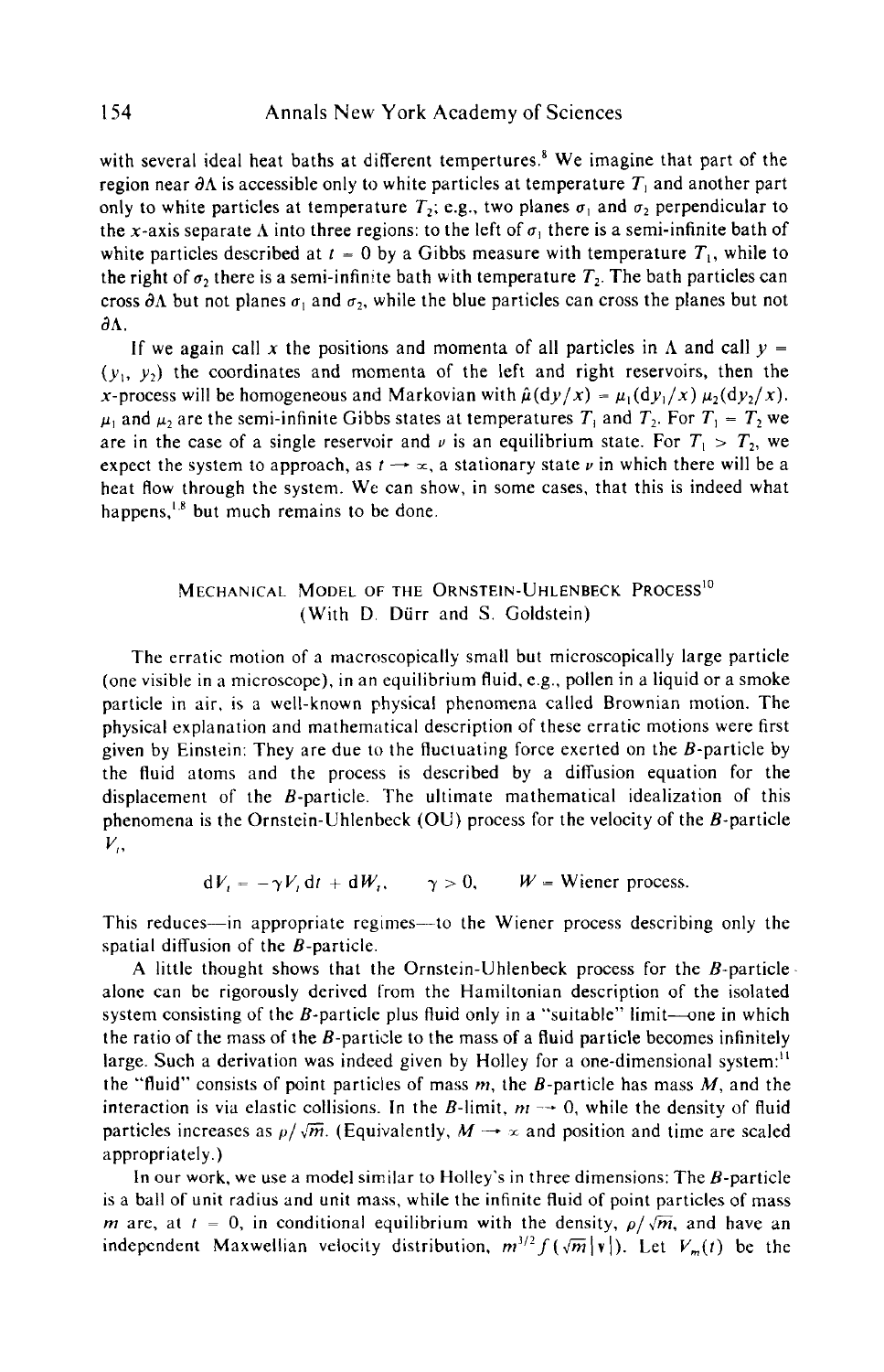velocity of the B-particle at time *t.* Then, using the analysis given in the second section of this paper,  $V_m(t)$  is a well-defined stochastic process. (The position at any time *t* is obtained from  $V_m(t)$  by integration.) The process is non-Markovian due to the possibility of recollisions both real and virtual. (The latter correspond to collisions that are impossible if the past history of the  $B$ -particle is known.) We can now prove the following theorem: For any  $\tau > 0$ , the sequence of processes  $V_m(t)$ ,  $0 \le t \le \tau$ , with  $m \to 0$  and  $\rho$  fixed, converges (weakly) to  $V(t)$ , as described by the OU process with the same initial velocity. The stationary distribution of **V** is  $f(V)$ . (This theorem is actually valid even if the fluid particles do not have a Maxwellian distribution.)

The proof of this theorem consists of two parts: (1) construction of a Markov process  $U_m(t)$ , whose trajectories are close to the non-Markovian  $V_m(t)$ , approaching it in probability as  $m \rightarrow 0$ , and (2) proof that  $U_m(t) \rightarrow V(t)$ , the OU process. The second part is based on a demonstration that the generator of the  $U_m(t)$  process converges to the generator of the OU process as  $m \rightarrow 0$ .

The construction of  $U_m(t)$  is a bit more complicated. It is based primarily on the observation, already made by Holley in the one-dimensional case, that the recollisions that spoil the Markov property of  $V_m(t)$  are due solely to the slow fluid particles—as long as the speed of the B-particle is itself small. More precisely, there exists an  $\alpha(m)$ ,  $\alpha(m) \rightarrow 0$  as  $m \rightarrow 0$ , such that, if we "ignore" collisions with fluid particles whose normal velocity component is less than  $\alpha(m)$ , then, as long as the B-particle speed is less than  $\alpha(m)$ , there will be no recollisions that are not ignored. This defines, then, a Markov process  $\hat{U}_m(t)$ . While this is sufficient in one dimension, the greater instability of the motion in higher dimensions requires that  $U_m(t)$  be modified to make it close to  $V_n(t)$ ; i.e., we have to continually adjust the fluid so that the indirect effects of the slow collisions do not build up to spoil the closeness of the two processes. This leads to the  $U_m(t)$  Markov process used in the proof.

#### **ACKNOWLEDGEMENTS**

**<sup>I</sup>**would like to thank **S.** Goldstein for useful comments on this note.

### **REFERENCES**

- I. LEBOWITZ, **J.** L. 1978. Prog. Theor. Phys., Suppl. **64** 35.
- **2.**  PENROSE. 0. 1979. Rep. Prog. in Phys. **42:** 129.
- **3.**  SPOHN, H, & **J.** L. LEBOWITZ. 1978. Adv. Chem. Phys. **38:** 109; SPOHN, H. 1980. Rev. Mod. Phys. **52:** 569.
- **4.**  SINAI, YA. *G.* 1976. Introduction to Ergodic Theory, Princeton Math Notes. **Val.** 18. Princeton University Press. Princeton, N. **J.**
- *5.*  KRYLOV, N. **S.** 1979. **Works** on the Foundations of Statistical Mechanics, Princeton University Press. Princeton, N. J.
- *6.*  See, for example, articles by N.'van Kampen, G. Nicolis. and others in Prog. Theor. Phys., Suppl. **64(** 1978).
- 7. GOLDSTEIN, **S.,** J. L. LEBOWITZ, **E.** PRESUTTI & **K.** RAVISHANKAR. In preparation.
- 8. GOLDSTEIN, S., **J.** L. LEBOWITZ & E. PRESUTTI. 1980. Proc. Conf. on Random Fields. Esztergom, 1979. Bolyoi Janos Publications. Hungarian Academy of Sciences.
- 9. PENROSE. 0. 1970. Foundations of Statistical Mechanics. Oxford. Pergamon.
- 10. DURR. D., *S.* GOLDSTEIN & J. **L.** LEBOWITZ. 1980. Commun. Math. Phys. In press.
- I I. HOLLEY. R. 1971. *Z.* Wahr. verw. Geb. **17:** 181.